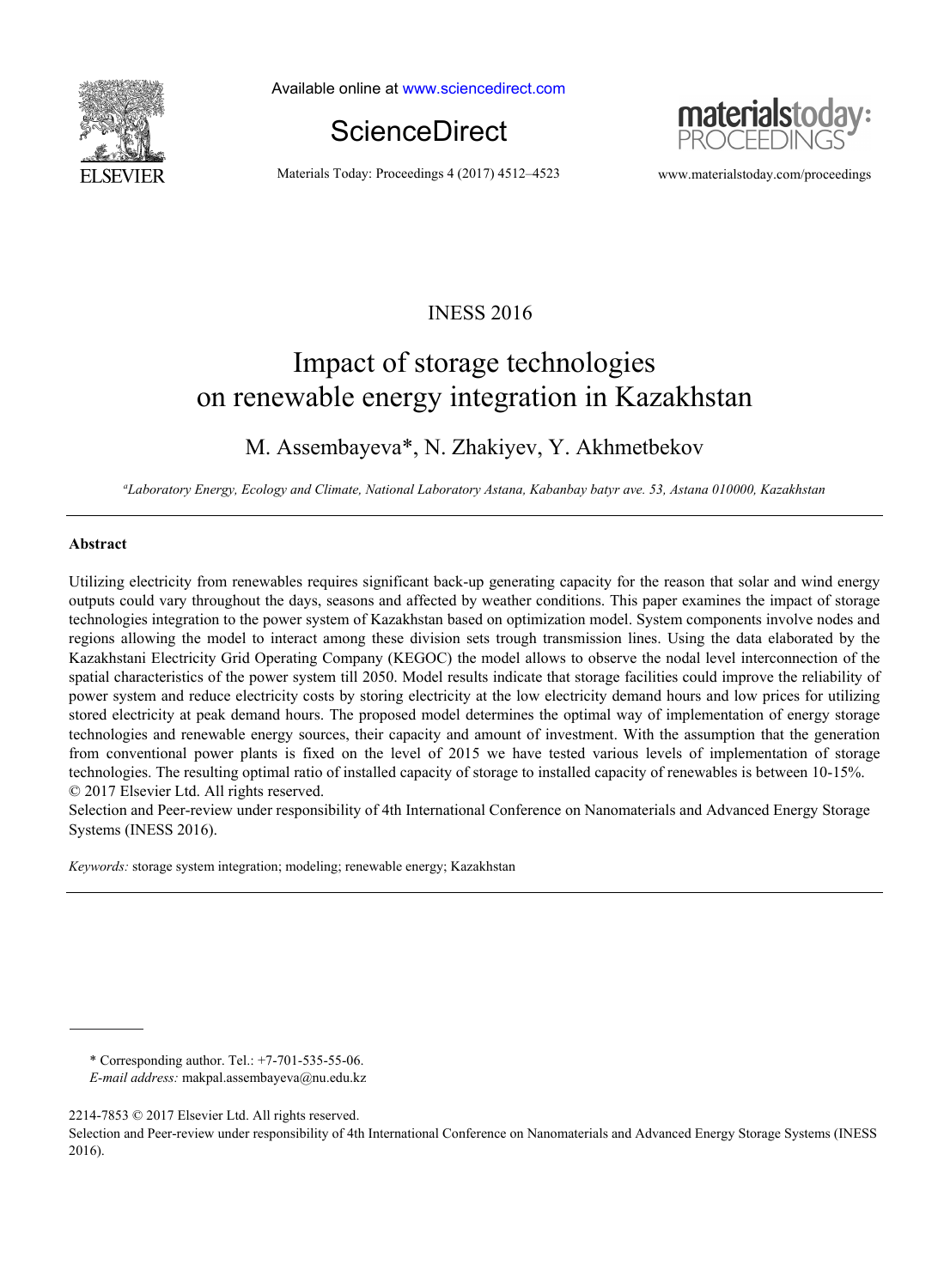#### **1. Introduction**

In the next decade, Kazakhstan, being one of the big producers and exporters of the hydrocarbon resources, should accelerate technological modernization of the energy system and development of energy saving technologies. Kazakhstan is expected to be one of the major coal producers during the next decade. Currently Kazakhstani electricity production accounts for 76 power plants with installed power capacity of around 20.6 GW. However, the available capacity is 17.1 GW (16.9% less than its installed capacity) [1]. This capacity drop is explained by the high wear out of the generation units and requires a thorough management plan.

In addition, energy demand studies forecast a growth of energy consumption of both industry and public sectors. For example, according to [2], electricity demand in 2021 will grow up to 24% in comparison with 2013. Demand growth rates are different in the South region (high) and in the North region (low). Nevertheless, generation of electricity is mainly concentrated in the North and Central Kazakhstan. The electricity generation is mostly performed by utilizing the existing generating units in the North to their highest capacity. This situation affects negatively the development of the power sector of Kazakhstan.

Significant policy measures were undertaken nationally for promoting renewable energy sources (RES) penetration. With the scope to improve energy efficiency of the power system and reduce greenhouse gases emissions, "The concept of the transition of the Republic of Kazakhstan to Green Economy" was introduced by President of the Republic of Kazakhstan. By 2030 it is expected to install 4.6 GW of wind and 0.5 GW of solar capacities [3]. Feed-in tariff scheme were introduced by Kazakhstani Government in 2014. Separate standard rates were calculated separately for wind and photovoltaic, small hydro and biogas generations [4].

Successful implementation of governmental programs will depend on detailed action plans determining the investments needed and understanding of the impact of each measure. One of the key measures could become an integration of storage technologies. Storage technologies loaded at low energy demand and utilized at high demand periods have a positive effect in management of energy networks [5].

### **Nomenclature**

| <b>Indices/Sets</b><br>$\boldsymbol{p}$<br>$g_{\tilde{l}}$<br>n | energy generating units<br>energy generation plants<br>transmission line<br>node | $H_{l,n}$<br>$avaPV_{t,n}$<br>$avaWP_{t,n}$<br>Zh | flow sensitivity matrix<br>availability of PV in node n $(\%)$<br>availability of Wind Power in node $n$ (%)<br>factor which represents 8760 hours |
|-----------------------------------------------------------------|----------------------------------------------------------------------------------|---------------------------------------------------|----------------------------------------------------------------------------------------------------------------------------------------------------|
| k                                                               | object                                                                           | <b>Positive variables</b>                         |                                                                                                                                                    |
| t                                                               | time interval                                                                    | $EI_{p,y,t}$                                      | electricity generation from plant p in time<br>period t                                                                                            |
| у                                                               | years                                                                            | $EN$ DUMMY <sub>n, y,t</sub>                      | dummy electricity generation in node n in time<br>period t                                                                                         |
| ft                                                              | type of fuel                                                                     | $EWP_{n,y,t}$                                     | electricity generation from WP in the year y in<br>time period t                                                                                   |
| S                                                               | technology                                                                       | $EPV_{n,y,t}$                                     | electricity generation from PV in the year y in<br>time period t                                                                                   |
| <b>Subsets</b>                                                  |                                                                                  | $CapWP_{n,v}$                                     | capacity of WP in node n in the year y                                                                                                             |
| $PN_{p,n}$                                                      | nodes to plants                                                                  | $CapPV_{n,v}$                                     | capacity of PV in node n in the year y                                                                                                             |
| <b>Parameters</b>                                               |                                                                                  | $CapStor_{n,v}$                                   | capacity of storage systems in node n in the<br>year y                                                                                             |
| $c_p$                                                           | marginal cost for<br>generation plant p<br>(KZT per MWh)                         | $gs_{n.v.t}$                                      | discharging of storage systems                                                                                                                     |
| $FC_s$                                                          | fixed cost of new<br>technology                                                  | $l_{s_{n,y,t}}$                                   | charging of storage systems                                                                                                                        |